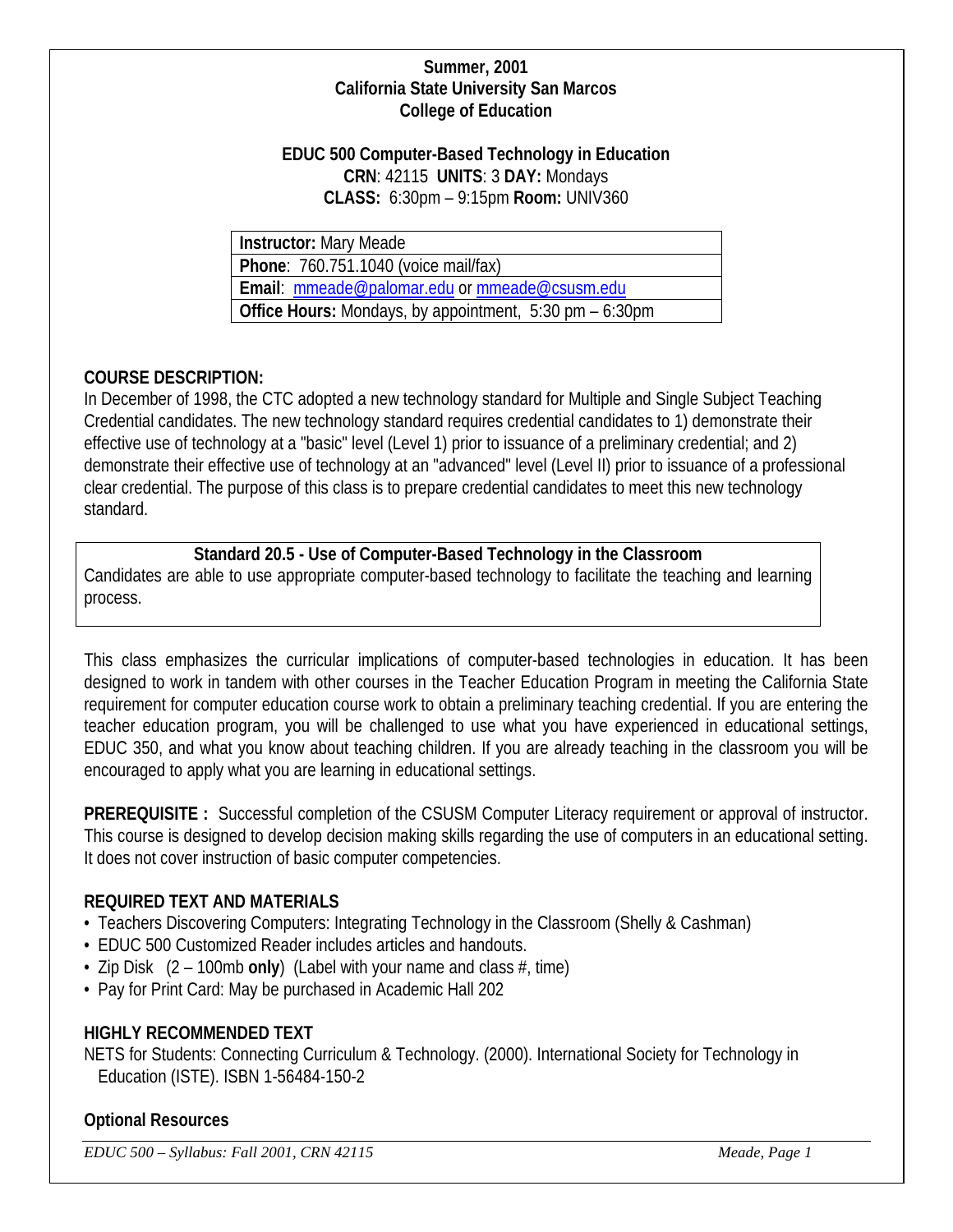**•** Online at<http://www.blackboard.com/courses/CBT>

## **COE Mission Statement**

The mission of the College of Education Community is to collaboratively transform public education by preparing thoughtful educators and advancing professional practices. We are committed to the democratic principles of educational equity and social justice for all learners, exemplified through reflective teachers, learning and service. We value diversity, collaboration, professionalism, and shared governance.

# **COURSE OBJECTIVES**:

This class will help you to:

- gain proficiency in the use of computers
- make informed and critically reflective decisions regarding the choice, use and creation of educational technology applications

The following required competencies for all California teachers have been established by legislation. Commencing January 1, 2000, the minimum requirements for the preliminary multiple or single subject credential include demonstration of the ability to do the following:

(1) Identify issues involved in the access to, use of, and control of computer-based technologies, including, but not limited to:

(a) The impact of technology upon the learning process;

(b) The moral, legal, and ethical implications, including copyright infringement;

(c) The economic and social implications of that access, use, and control, including the need to provide equitable access to technology.

(2) Demonstrate, within appropriate subject areas and grade levels, the application and use of computer-based technology as a tool to enhance the development of problem solving skills, critical thinking skills, or creative processes through course-based projects and demonstration lessons. Demonstrate knowledge of basic operations, terminology, and capabilities of computer-based technology and the use of computer hardware, software, and system components.

(3) Appropriate to the subject area and grade level, demonstrate a basic understanding of and ability to use representative programs from each of the following categories:

(a) computer applications and electronic tools, such as word processing, data bases, graphics, spreadsheets, telecommunications (including email), portfolio management, page-layout, networking, reference, and authoring software;

(b) technology-based activities, such as simulations, demonstrations, tutorials, drill and practice, and interactive software;

(c) utility programs for classroom administration, such as those for record keeping, gradebook, lesson planning, generating instructional materials, and managing instruction.

(4) Demonstrate the application and use of computer-based technologies as tools to enable the development of problem-solving skills, critical thinking skills, and creative processes. Examples of such skills and processes are: gathering and analyzing data, generating and testing hypotheses, classifying, comparing and contrasting, inferring, evaluating and composing and designing.

# **ADMINISTRATIVE REQUIREMENTS OF STUDENTS**

This class will utilize distributed learning instructional strategies. Students must keep up with class

*EDUC 500 – Syllabus: Fall 2001, CRN 42115 Meade, Page 2*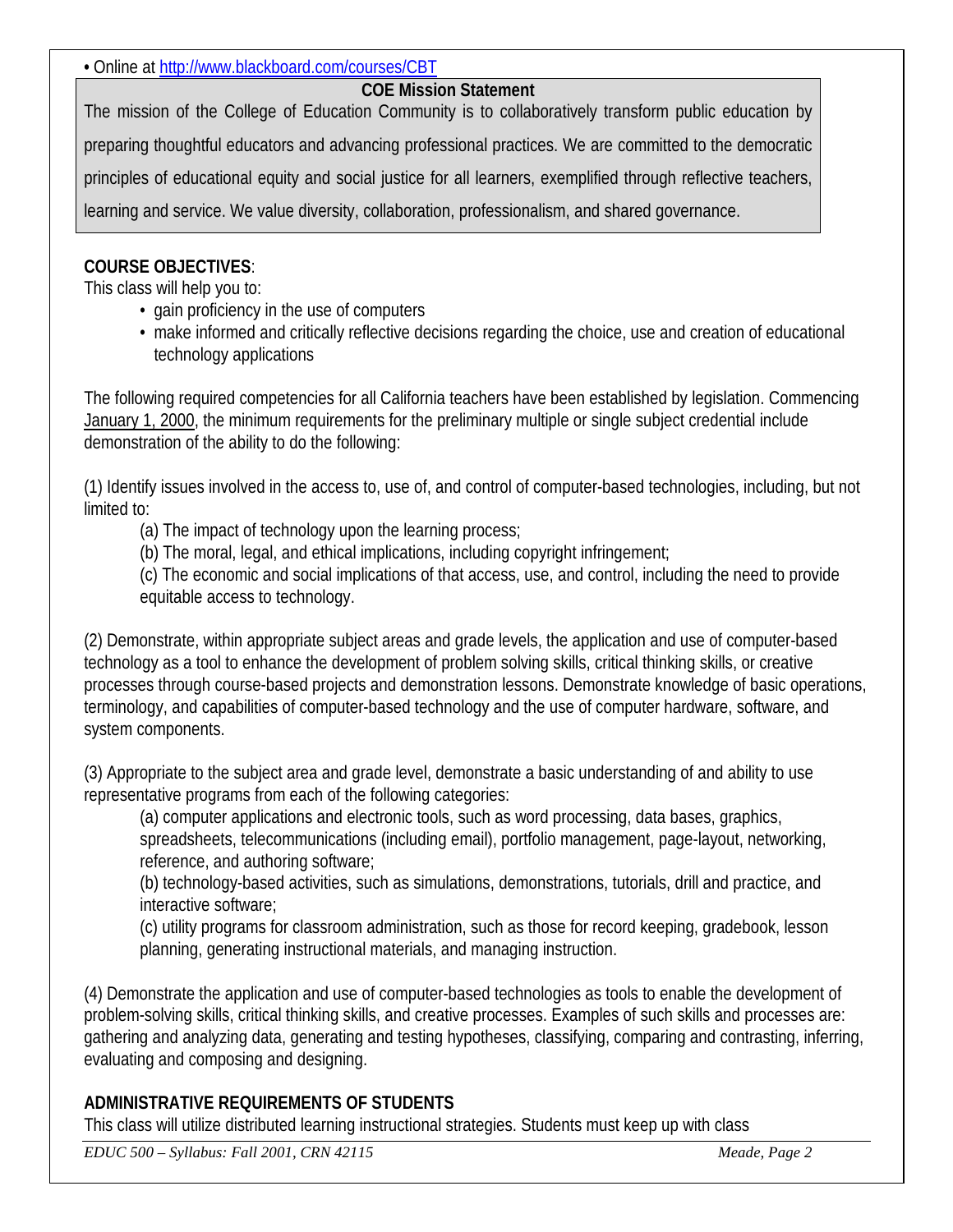assignments from week to week and will complete the lab assignments in both on-campus or off-campus locations. Plan to spend up to seven hours out of class each week to complete required readings, complete or expand lab assignments and to gain familiarity with educational technology applications.

Students are required to keep a copy of all work. Proof of work completed is the responsibility of the student.

Please be sure to read and understand the CSUSM policy on plagiarism and cheating, as it will be strictly enforced. Academic dishonesty including plagiarism or copyright infringement will be reported to the University and will result in a course grade of F.

# **Attendance Policy**

Due to the dynamic and interactive nature of this course, all students are expected to attend specifically designated classes and communicate regularly with email study groups and instructor to participate in distributed learning activities. Attendance for EDUC500 is measured by the degree of active participation both online and in class, the quality of lab work assignments, and the degree of investment as evidenced by positive interaction with professor and peers. Should the student have extenuating circumstances, s/he should contact the instructor as soon as possible.

# **GRADING PROCEDURES AND ASSIGNMENTS:**

California State University San Marcos has adopted an all-university writing requirement. In each course, students are required to write at least 2500 words in essays, exercises, papers and examinations.

# • **Lab & Writing Assignments = (50%**)

Lab Assignments: #1, #3, #4, #6, #7, #10 = 25, 25, 25, 25, 30, 200 (305 points total) Writing Assignments: #2, #5, #8, #9, #11 = 15, 15, 15, 50, 100 (195 points total)

Lab Assignments will reflect work done at the computers in class or on your own time. All assignments should be printed out free of spelling and/or grammar mistakes. Writing Assignments will enable you to reflect on various aspects of software and Internet application integration in your classroom curriculum.

# • **Portfolio Assessment and Final Project**

Critical Analysis/Reflection: This class requires that you engage in self-reflection to assess the degree to which you have comprehended and are able to apply the concepts covered in this class. You are required to create a portfolio of a minimum of six samples from your class assignments that you believe best reflect your progress and growth. In addition, you are to include five short reflections (2 – 3 paragraphs) on five of your projects. Your sixth and final project must have an additional in-depth reflection of 2 – 3 pages covering the following: (a) Why you selected this project as your final project, (b) What did you enjoy about completing it? (c) What challenges did you encounter? (d) How did you overcome your obstacles? (e) What did you learn from this assignment about yourself? And, most importantly…(f) How would you change your work now that you have had time to reflect?

Final Project Synthesis: Of the six items in your portfolio, select one application that you would like to investigate further. Develop a project **beyond what the original assignment required**. Expand your skills in the application to a higher degree (instructor approval required). The goal of this assignment is to demonstrate your ability to identify, act on, and achieve goals for self-learning with educational applications of technology. This project will be presented to the class the week prior to the week of finals.

Application: Include in your Final Project the CSUSM Lesson Plan Template. Create a lesson utilizing your chosen final project to teach a particular content. Describe the target population (including age), curriculum standards, instructional objectives, instructional plan for implementation, and methods of evaluation. If you have not previously

*EDUC 500 – Syllabus: Fall 2001, CRN 42115 Meade, Page 3*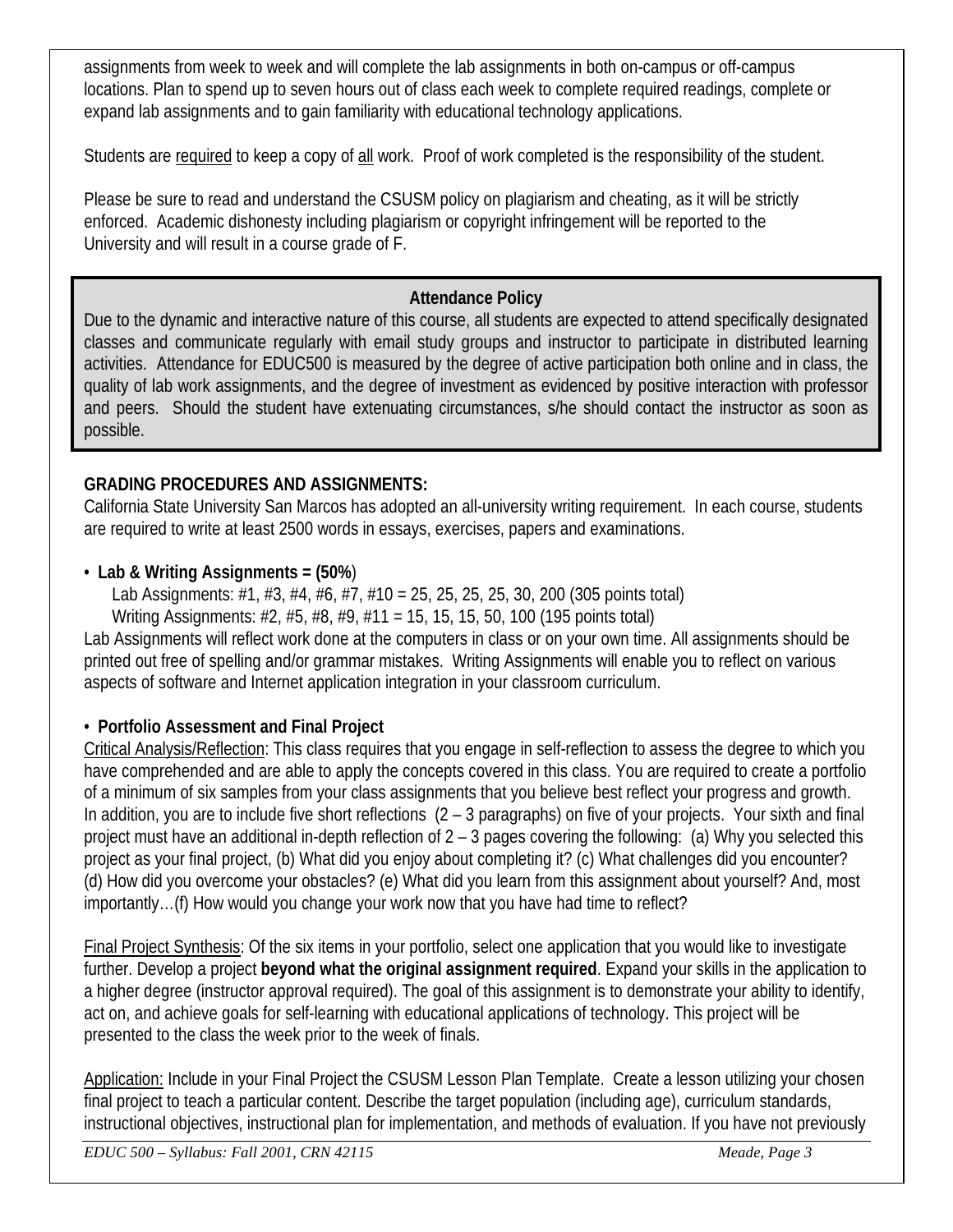taught in the classroom, take your plan to a classroom teacher and get feedback before you present. This lesson plan will coincide with the Final Project Synthesis above.

# • **Final Exam: #12 = (30%)**

The final exam will cover all material taught from the textbook.

## **• Class Investment (20%)**

Your investment in this class is demonstrated through regular class attendance and participation, through active, constructive and creative contributions - both online and in class. Your experience, teaching, and computer expertise will benefit everyone and provide a valuable resource for the class. Dependability and promptness are expected. Unexcused absences will be penalized. Late assignments will receive 10% reduced points per week. If you find you cannot be in class, please make sure another class member delivers your assignment. You must maintain a B average in your teacher education courses. Grading is calculated on the standard of:

| $94 - 100 = A$  | $80 - 83 = B$   | $70 - 73 = C$  |  |
|-----------------|-----------------|----------------|--|
| $90 - 93 = A$   | $77 - 79 = C +$ | $60 - 69 = D$  |  |
| $87 - 89 = B +$ | $74 - 76 = C$   | below $60 = F$ |  |
| $84 - 86 = B$   |                 |                |  |

# **Statement of CLAD Emphasis**

In 1992, the College of Education voted to infuse Cross-cultural, Language and Academic Development (CLAD) competencies across the curriculum. The CLAD competencies are attached to this syllabus and the competencies covered are highlighted.

## **Definitions**

The following definitions are applied from SEC. 2. Section 44259.3 in the Education Code:

(1) "Educational technology" means the use of computer-based technology in instruction.

(2) "Computer-based technology" means technologies based on the computer, such as telecommunications, interactive video, and compact disks.

(3) "System components" means hardware and includes, but is not limited to, printers, monitors, modems, disk drives, scanners, video capture devices, video projection devices, compact disk-read only memory (CD-ROM), and other peripherals that work together in a system.

(4) "Telecommunications" means the use of computers, modems, and telephone lines to move voice, video information, and data over distances.

(5) "Networking" means terminals or computers, or both, linked for the purpose of moving information and data over distances.

(6) "Course-based project" means an end of course or challenge requirement for the purpose of demonstrating technology competency, especially computer centered subject area expertise.

(7) "Authoring software" means text, graphics, photos, pictures, video, and sound are typically sewn together into a project using authoring software. These software tools are designed to manage multimedia elements and provide user interaction.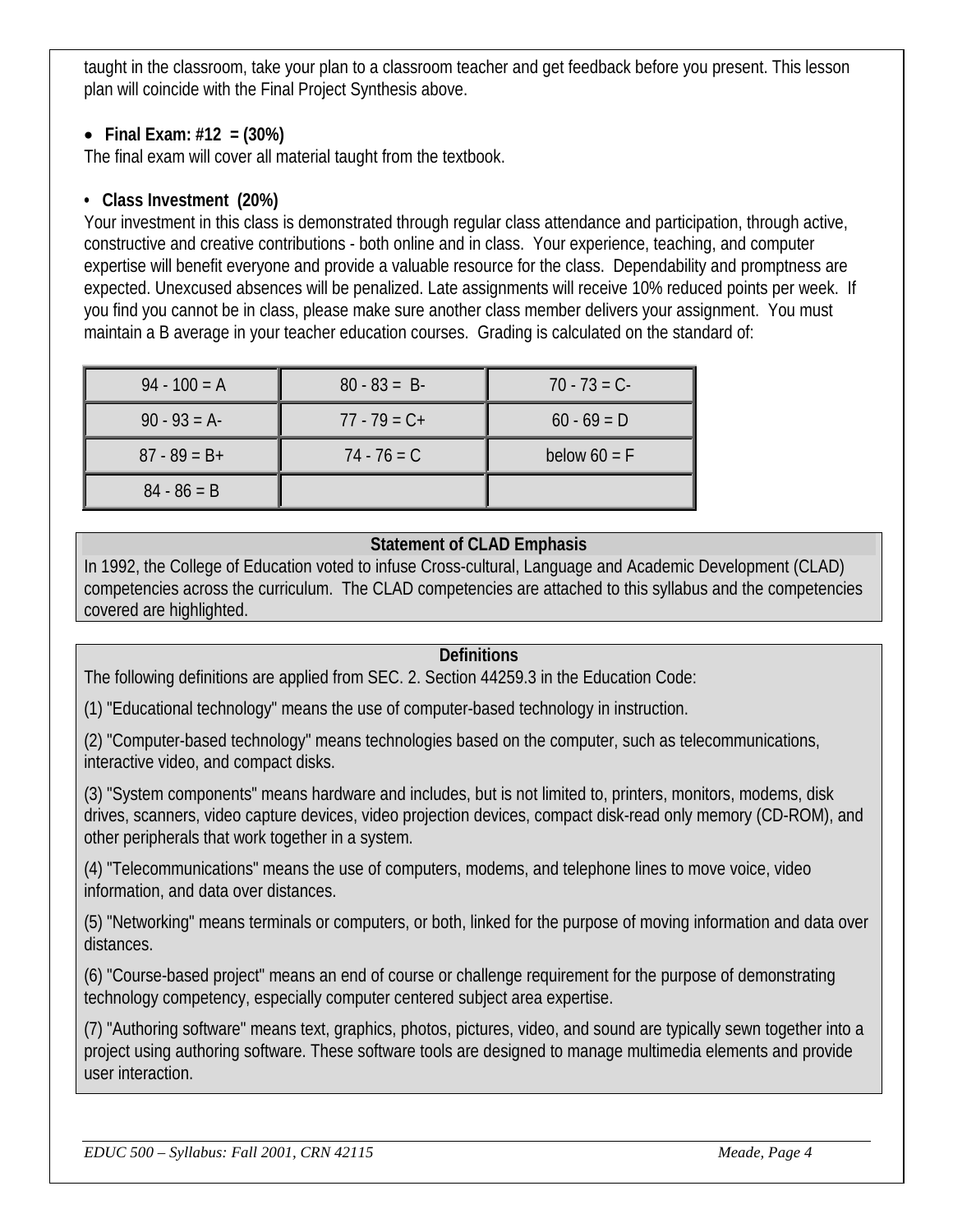## **ED500 CLASS SCHEDULE**

|        | <b>Content</b>                                                | Goal/Obj       | <b>CTC</b>                     |  |
|--------|---------------------------------------------------------------|----------------|--------------------------------|--|
| Week 1 | <b>Review Syllabus</b>                                        |                |                                |  |
| 8/27   | <b>LAB: Internet Introduction Worksheet</b>                   | 3a             | Email                          |  |
|        | Class Website: http://www.blackboard.com/courses/CBT          | 1c             | Internet                       |  |
|        | Email Accounts: http://www.yahoo.com                          |                |                                |  |
| Week 3 | 1. DUE: Blackboard Introduction "Webpage" Online              | 1c             | Standards for technology       |  |
| 9/10   | California Teaching Standards: http://www.score.k12.ca.us/    |                |                                |  |
|        | ISTE Technology Standards: http://www.iste.org/               |                |                                |  |
|        | Web Basics:                                                   |                |                                |  |
|        | http://itdc.sbcss.k12.ca.us/staffdev/trainingbookmarks.html   |                |                                |  |
|        | <b>ONLINE Class Preparation</b>                               |                |                                |  |
| Week 4 | <b>ONLINE:</b>                                                | 3c             | <b>Word Processing</b>         |  |
| 9/17   | LAB: Internet Searches "Seven Steps" worksheets:              | 3a             | Issues of access to technology |  |
|        | http://edweb.sdsu.edu/webquest/searching/sevensteps.html      | 3a             | Spreadsheets                   |  |
|        | http://edweb.sdsu.edu/webquest/searching/sevensteps-          |                |                                |  |
|        | worksheet.html                                                |                |                                |  |
|        | Ethics & Copyright: (See worksheet under Assignments in       |                |                                |  |
|        | Blackboard.)                                                  |                |                                |  |
| Week 5 | 2. DUE: Article Review #1                                     |                | <b>Presentation Software</b>   |  |
| 9/24   |                                                               | $\overline{4}$ | Multimedia Software            |  |
|        | Discuss Chapter One<br>LAB: PowerPoint                        |                |                                |  |
| Week 6 | 4. DUE: PowerPoint Exercise                                   |                |                                |  |
| 10/1   | Discuss Chapter Two                                           |                |                                |  |
|        | LAB: Claris Works Database:                                   | 2              | Database                       |  |
|        | http://www2.ncsu.edu/ncsu/cep/clt/workshops/database.html     |                |                                |  |
|        | http://www.cs.ndsu.nodak.edu/~ppeterse/cwdb.html              |                |                                |  |
|        | http://www.50states.com/                                      |                |                                |  |
| Week 7 | <b>Discuss Chapter Three</b>                                  | $\overline{2}$ | New Technologies               |  |
| 10/8   | 5. DUE: Database Exercise                                     |                |                                |  |
|        | LAB: Microsoft Drawing Tools, Word Art, HyperStudio           |                |                                |  |
| Week 8 | <b>Discuss Chapter Four</b>                                   | 1 <sub>b</sub> | Copyright Issues               |  |
| 10/15  | LAB: MS Excel                                                 |                | <b>Ethical Use Issues</b>      |  |
|        |                                                               |                |                                |  |
| Week 9 | <b>Discuss Chapter Five</b>                                   | 2              | Data Base                      |  |
| 10/22  | 3. DUE: Excel Exercise                                        | 3a             | <b>Evaluate Software</b>       |  |
|        | LAB: Online Curriculum Resources                              |                |                                |  |
|        | WebQuests: http://projects.edtech.sandi.net/projects/         |                |                                |  |
|        | CyberGuides: http://www.sdcoe.k12.ca.us/score/cyberquide.html |                |                                |  |
|        | WebClinic http://www.csusm.edu/ilast/clinic/clinic.html       |                |                                |  |
|        | Schrock WebQuest / CyberGuide Evaluation:                     |                |                                |  |
|        | http://school.discovery.com/schrockguide/chaff.html           |                |                                |  |
|        | http://lrs.ed.uiuc.edu/wp/credibility/index.html              |                |                                |  |
|        | http://school.discovery.com/schrockquide/eval.html            |                |                                |  |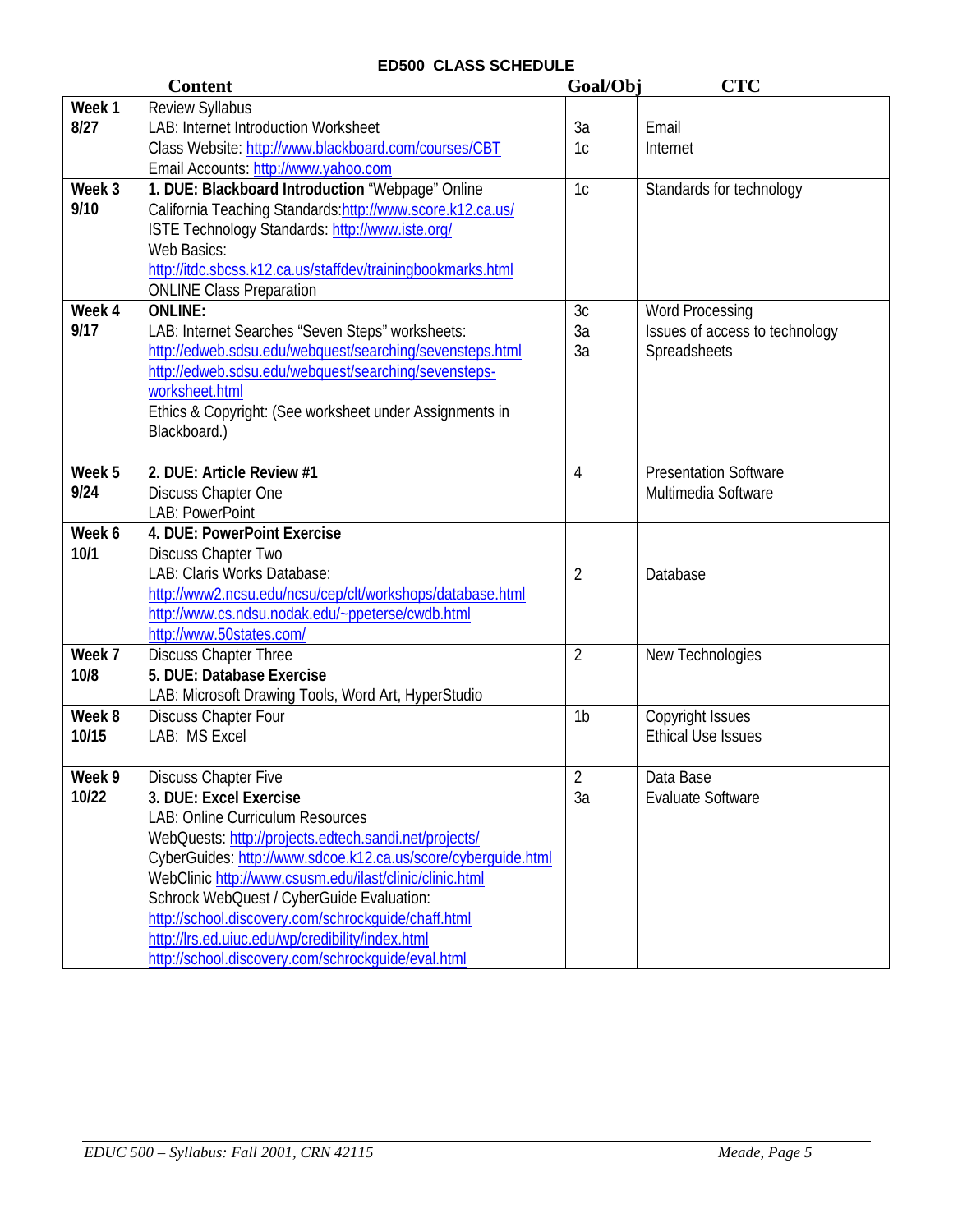| Week 10 | 6. DUE: Article Review #2                                  |                | Professional Reading                |  |  |
|---------|------------------------------------------------------------|----------------|-------------------------------------|--|--|
| 10/29   | <b>Discuss Chapter Six</b>                                 | 3 <sub>c</sub> | <b>Word Processing</b>              |  |  |
|         | LAB: Rubrics / PBL:                                        | $\overline{2}$ | <b>Effective Uses of Technology</b> |  |  |
|         | http://school.discovery.com/schrockquide/assess.html       |                | Internet                            |  |  |
|         | http://www.4teachers.org/projectbased/checklist.shtml      |                |                                     |  |  |
|         | LAB: Quia: http://www.quia.com                             |                |                                     |  |  |
|         | 7. DUE: Schrock WebQuest / CyberGuide Evaluations          |                |                                     |  |  |
|         | LAB: Filamentality -see assignment directions              |                |                                     |  |  |
|         | http://www.kn.pacbell.com/wired/fil/quide_beginners.html   |                |                                     |  |  |
| Week 11 | 8. DUE: Filamentality                                      | $\overline{2}$ | <b>Effective Uses of Technology</b> |  |  |
| 11/5    | LAB: Inspiration 6 http://www.inspiration.com              |                |                                     |  |  |
|         | Discuss Chapter Seven                                      |                |                                     |  |  |
|         | Web Site Design Introduction                               |                |                                     |  |  |
| Week 12 | 9. Due: Inspiration Graphic Organizer Exercise             | $\overline{2}$ | Multimedia                          |  |  |
| 11/12   | Web Site Design                                            | 3a             | Other technologies                  |  |  |
| Week 13 | Web Site Design                                            | $\overline{2}$ | Use of the web in curriculum        |  |  |
| 11/19   | <b>Discuss Chapter Eight</b>                               | 3a             | Relate technology to content        |  |  |
| Week 14 | 10. DUE: Article Review #3                                 |                | Professional Reading                |  |  |
| 11/26   | 11. DUE: Web Site Design                                   | 3c             | <b>Word Processing</b>              |  |  |
|         | ListServs and NewsGroups                                   | 4              | Effective use of technology         |  |  |
|         | http://www.dejanews.com                                    |                |                                     |  |  |
|         | http://tile.net                                            |                |                                     |  |  |
| Week 15 | 12. DUE: Portfolio with Reflections & Final Project - Demo | 1c             | Management                          |  |  |
| 12/3    |                                                            | 3a             | Effective use and application of    |  |  |
|         |                                                            |                | technology in curriculum            |  |  |
| Week 16 | 13. DUE: Education Software Evaluation Forms               | $\overline{2}$ | Effective use and application of    |  |  |
| 12/10   | 14. DUE: Final Exam (Textbook)                             |                | technology in curriculum            |  |  |
|         |                                                            |                |                                     |  |  |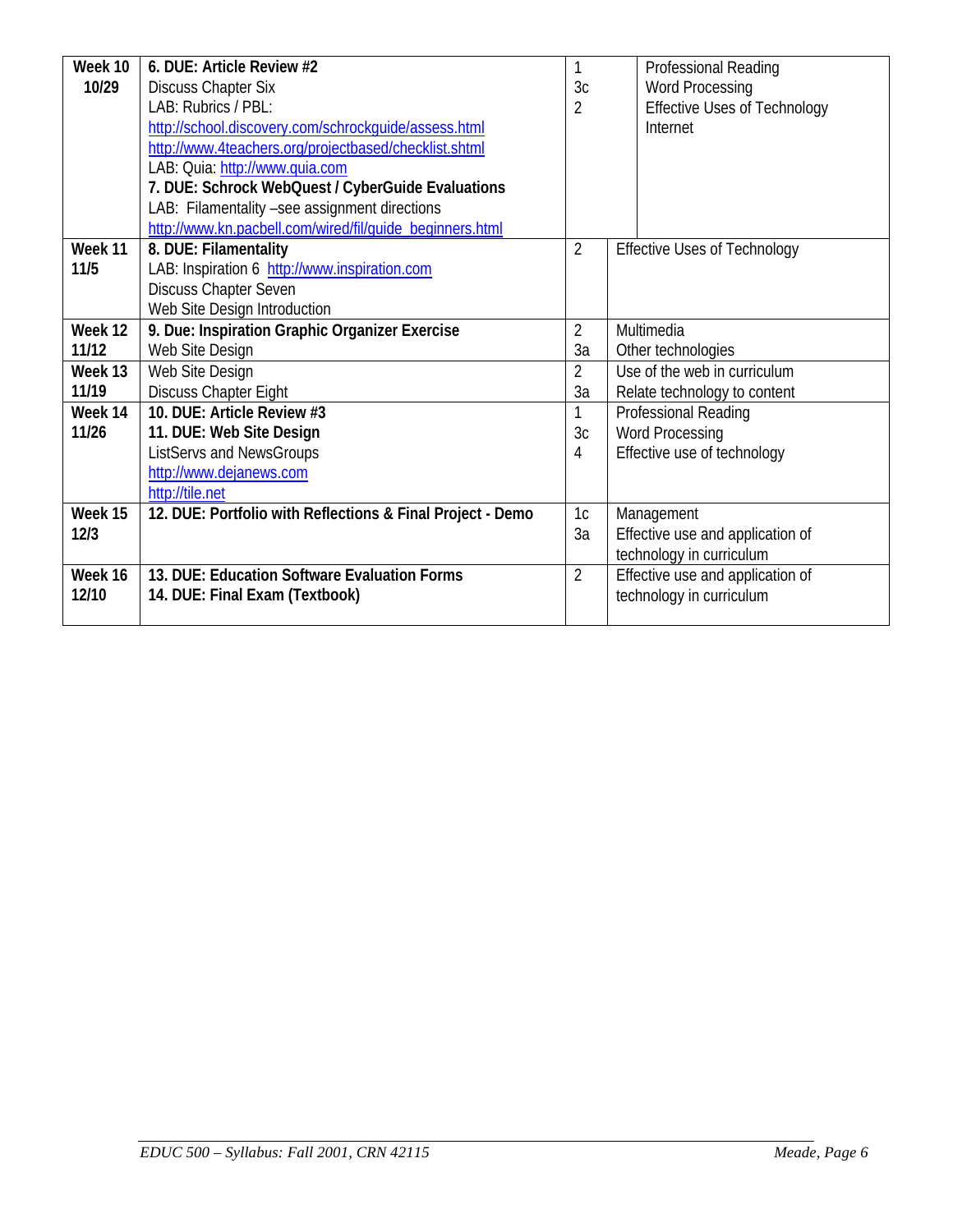#### **Assignment Descriptions:**

#### **1. DUE: Blackboard Introduction "Webpage"**

Create your Blackboard account first:

1. Logging into the class website:

Create an account on the Blackboard class site.

Click on "Enroll" then, at the next screen, pick your own password and username. WRITE THIS DOWN.

Complete the next screen where there are red asterisks. Make sure you type your first and last name using Capital first initials. Make sure you use a valid email address – or one that looks like an email address if you don't yet have one).

When you get to the class site browse through the tools on the left side of the screen until your classmates catch up with you. You can also start your homepage introduction assignment as follows:

Under the "Student Tools" link, "Edit Your Homepage", specifically include the following information:

A. Intro Message: Tell us about your school life, both at work and CSUSM.

B. Personal Information: tell us about your life outside of school…

C. Also put in some of your favorite web page links in the boxes at the bottom.

**D. Make sure you click on the "update your page" link at the bottom of the page to save your changes – every time you make changes.**

#### **2. DUE: Article Review #1**

Find online a journal article specifically related to educational technology; use the list of online publications on our class website or search for one of your own. Write (type) a brief summary (one paragraph) of the article, as well as an opinion statement (one paragraph) about it and how you might (or might not) use this information in your own classroom. Use the standard APA citation method to cite your article at the bottom; make sure your name and class time is also on the bottom of the page. Be prepared to share your review with the rest of the class. Include a copy of your article.

### **3. DUE: Excel Exercise**

Use any spreadsheet program you have available, e.g., Excel, Works, Corel...

Place the following elements in your worksheet:

Cell A1: Name

Cell A2: Grade Level

Cell A3: Content Area

Cell A4: CA Content Standard (Just put in the Number.) Include a description of your spreadsheet to clarify its use. Make sure your spreadsheet contains the following components:

Labels (minimum of 4), Values (minimum of 5 values for each label), Formulae (minimum 1), Function (minimum 1)

From this spreadsheet create a quick and simple chart.

Print out the chart and spreadsheet to be turned in as assigned.

### **4. DUE: PowerPoint Exercise**

Create a minimum of 5 PowerPoint slides based on the CA Teaching Standards for your curriculum area. [<http://www.score.k12.ca.us/>](http://www.score.k12.ca.us/). Include graphics, animation and slide transitions with sound.

### **5. DUE: Database Exercise**

Create a database that includes the following fields from 5 states of your choosing (use the 50 states resource: <http://www.50states.com/> )

1. Area (sq. mi.)

- 2. Land (sq. mi.)
- 3. Water (sq.mi.)
- 4. Coastline (mi)
- 5. Highest point (feet)
- 6. Lowest point (feet)

Print 2 reports with different fields sorted and a header specifying your name and which field is sorted in each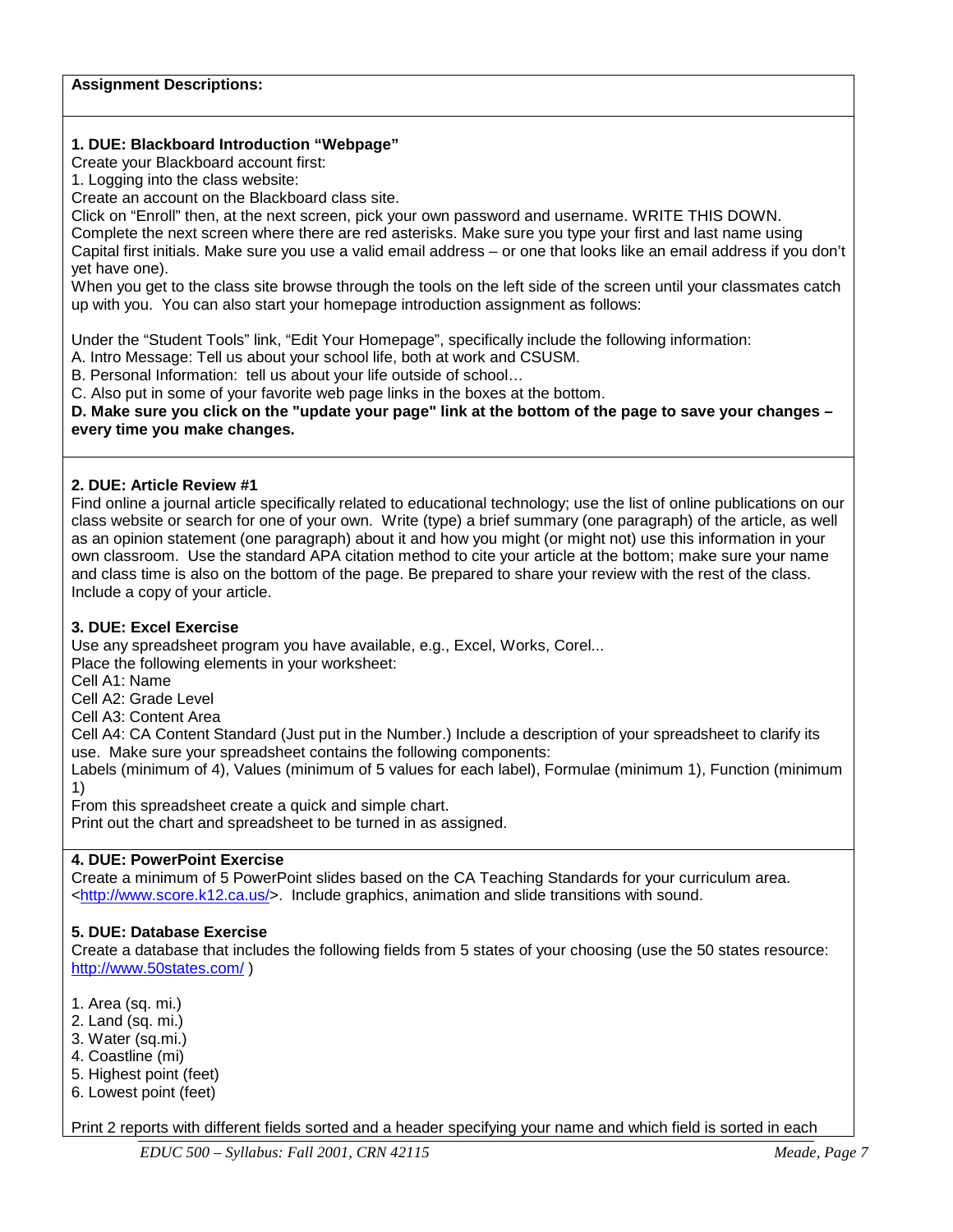report.

**6. DUE: Article Review #2** See details above, Article Review #1

### **7. DUE: Schrock Evaluations**

Step 1:

Review the two links below to learn more about how to evaluate websites. <http://school.discovery.com/schrockguide/chaff.html> <http://lrs.ed.uiuc.edu/wp/credibility/index.html> (If the link won't work from your computer you may simply copy and paste these addresses into your location bar).

Step 2: Print three copies of the Kathy Schrock evaluation form that applies to your preferred grade level. The form may be found at: [http://school.discovery.com/schrockguide/eval.html.](http://school.discovery.com/schrockguide/eval.html) (You could also just copy it from the website and paste it into MS Word and then fill in the blanks – your choice).

There are two choices of links for each grade level on the same line – the first is a web page format and the other is the pdf format that requires the Adobe Acrobat Reader add-in. Don't use the PDF one - it just makes the page look prettier but requires you to have Acrobat on your computer.

Step 3: Search on Altavista [<http://www.altavista.com>](http://www.altavista.com/) for either "cyberguide" or "webquest" to find hundreds of online lessons to choose from.

Step 4: Pick three sites from Step 3 to evaluate with your forms. Complete the form in pen/pencil or on computer and turn these in when we next see each other. Use both your Web Clinic, [<http://school.discovery.com/schrockguide/chaff.html,](http://school.discovery.com/schrockguide/chaff.html) critical skills and criteria from the first two sites in Step One above to form your learned opinion about your site. These should be reflected in the paragraph at the bottom of the page, using extra paper if needed.

### **8. DUE: Filamentality**

Handout: [<http://www.csusm.edu/ilast/agendas/fil.html>](http://www.csusm.edu/ilast/agendas/fil.html) SITE: [<http://www.kn.pacbell.com/wired/fil/ >](http://www.kn.pacbell.com/wired/fil/%3e)

Create a Filamentality Page: Sign in:

Add required components listed below. Password:

Filamentality Web Page Address:

**BEFORE CLASS:** In preparation for the Filimentality exercise...

Go to the filamentality site and start to look over the introduction to filamentality information: [<http://www.kn.pacbell.com/wired/fil/index.html#intro>](http://www.kn.pacbell.com/wired/fil/index.html#intro)

Then, on the same page, click on "Search The Registry" to see the kinds of filamentalities other teachers have already created in your grade level and content area.

To be prepared to work on your own filamentality please bring to our class a list of a minimum of six websites you like, complete with the url, as well as a brief (one to two sentences) description of each site. You can email the info to yourself or post it in your student dropbox for copying and pasting in class.

Requirements:

- … Revise introduction including a description and summary of activity for students and standard listed.
- … spelling and grammar have been proof-read and edited
- … At least 6 links related to the theme
- … At least 2 categories or groups of links
- … Each link has a summary of the link resource and may include a question.

… links are all working.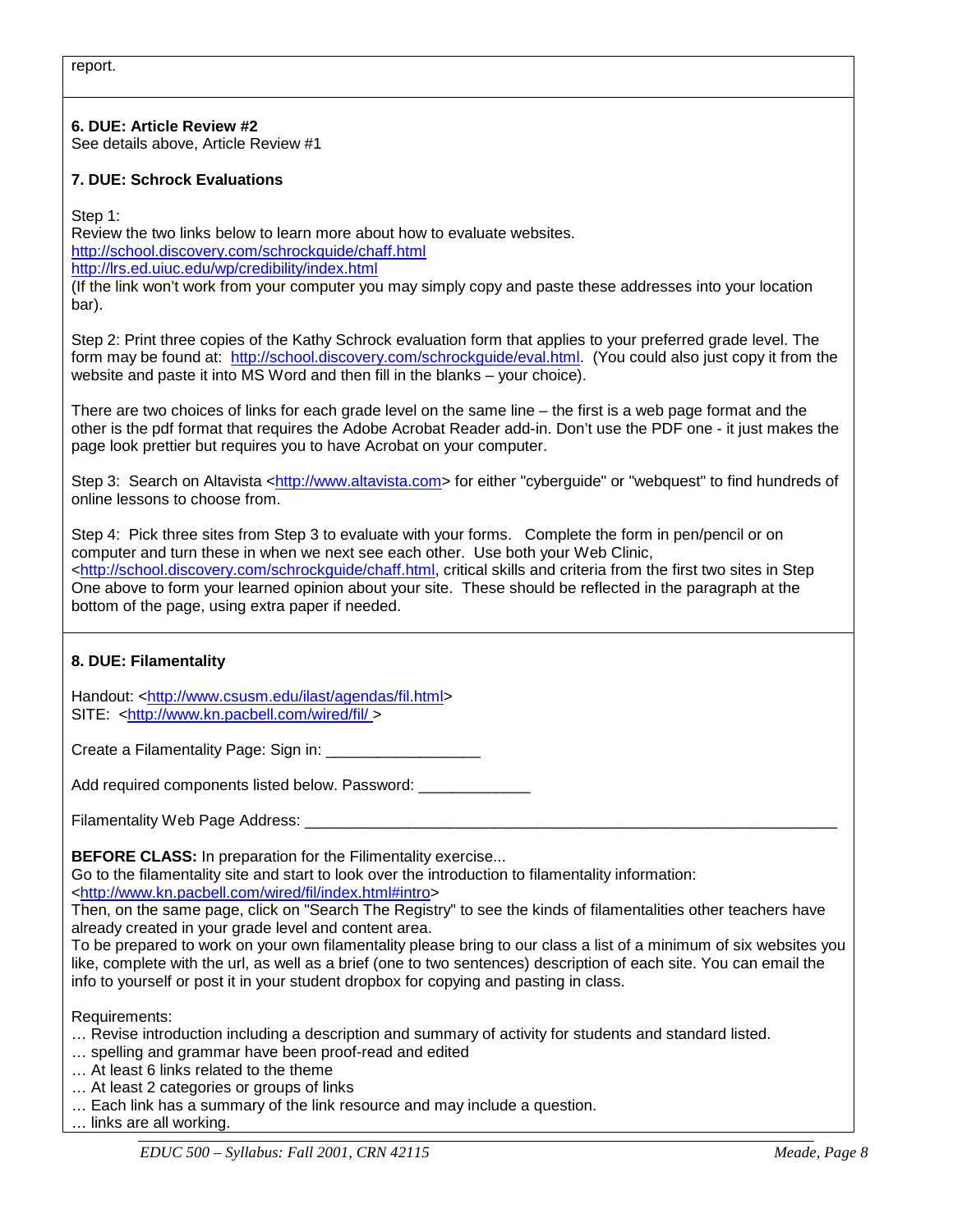Deliverable: A Print-out of your Filamentality Site as viewed from your browser as a visitor to your link.

### **9. DUE: Inspiration (Graphic Organizer) Web Site Layout**

Create a graphic organizer depicting the elements of your web site.

### **10. DUE: Article Review #3**

See details above, Article Review #1

### **11. DUE: Web Site Project**

We will use MS Word to create your web pages.

Deliverable: Print out three separate web pages containing the following:

A link on each page to the other two pages;

A list of at least three other links from the Internet on one page;

A table of any kind, for any purpose;

A minimum of one graphic on any page;

Contact information, including your name and a working email link, on the first page;

Two or more different font sizes and font families;

The Standard your web site will supplement on the bottom of your first page (in a smaller font); feel free to use the National Technology Teacher Standards if that is more appropriate.

### **12. Portfolio and Final Project**

Develop any class lab project **beyond what the original assignment required**. Expand your skills in the application to a higher degree. The goal of this assignment is to demonstrate your ability to identify, act on, and achieve goals for self-learning with educational applications of technology. This project will be presented to the class the week prior to the week of finals.

Include in your Final Project the CSUSM Lesson Plan Template modified to include a technology component. Create a lesson utilizing your chosen final project to teach a particular content. Describe the target population (including age), curriculum standards, instructional objectives, instructional plan for implementation, and methods of evaluation. If you have not previously taught in the classroom, take your plan to a classroom teacher and get feedback before you present your final project.

## **13. Education Software Evaluation Forms**

Xerox five copies of the form from your handout. Make an appointment sometime during the semester to visit any local school district, or the County Office of Education, technology center to preview and evaluate five K-12 software tutorial packages (**Not** application packages). Complete with pen/pencil one form for each package. Be sure to articulate your reasons for downgrading any grading criterion and provide a critical overall summary.

### **14. Final Exam**

Test on Textbook (Multiple Choice on the readings of all the chapters in the textbook – bring a 50 question per side Scantron). See class website, Assignments, for details.

## **15. Class Investment**

Your investment in this class is demonstrated through regular class attendance and participation, through active, constructive and creative contributions - both online and in class.